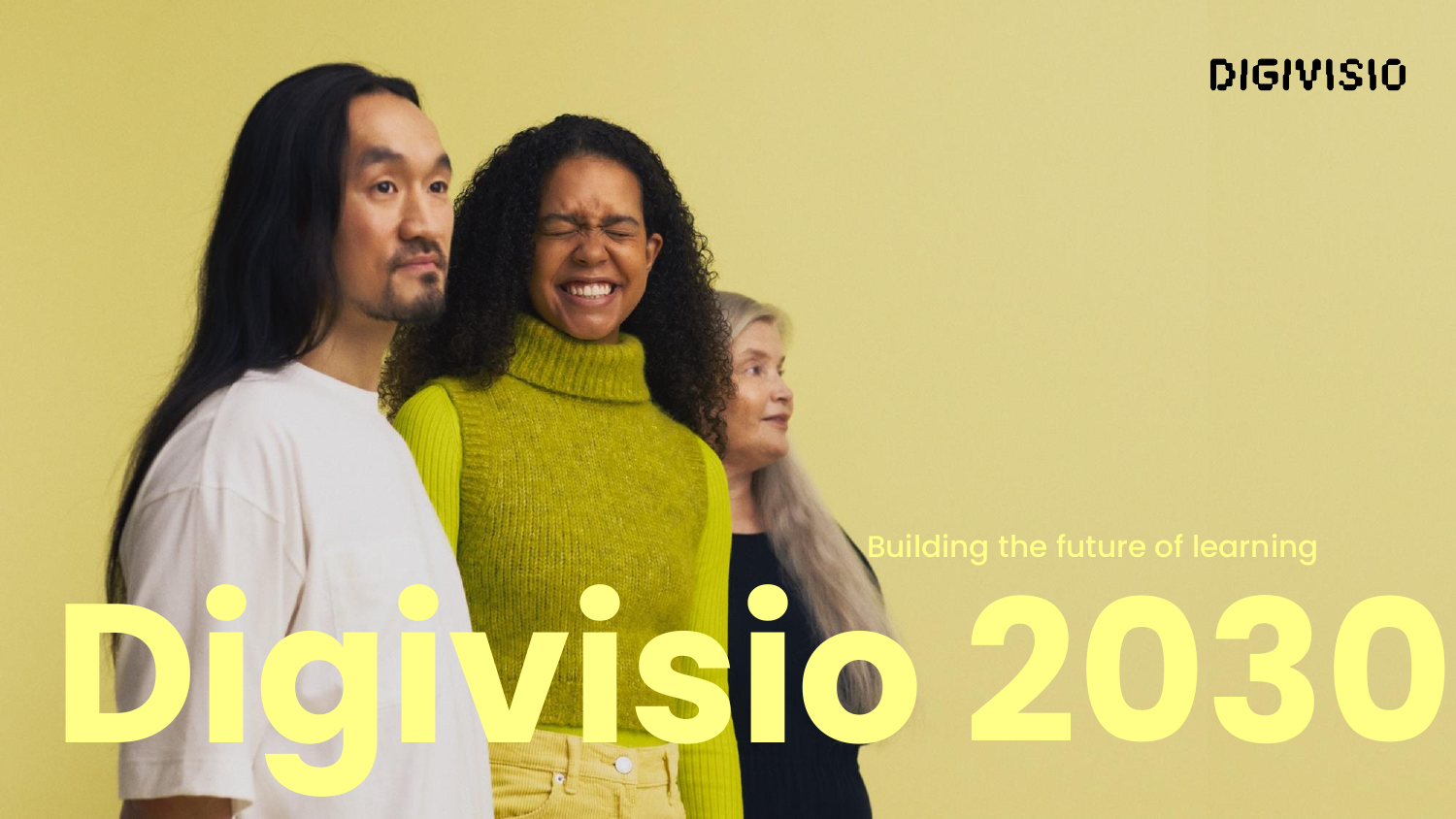# **Recommendations for ways to advance the ability to study and to prevent dropping out**

Preliminary study, March 2022

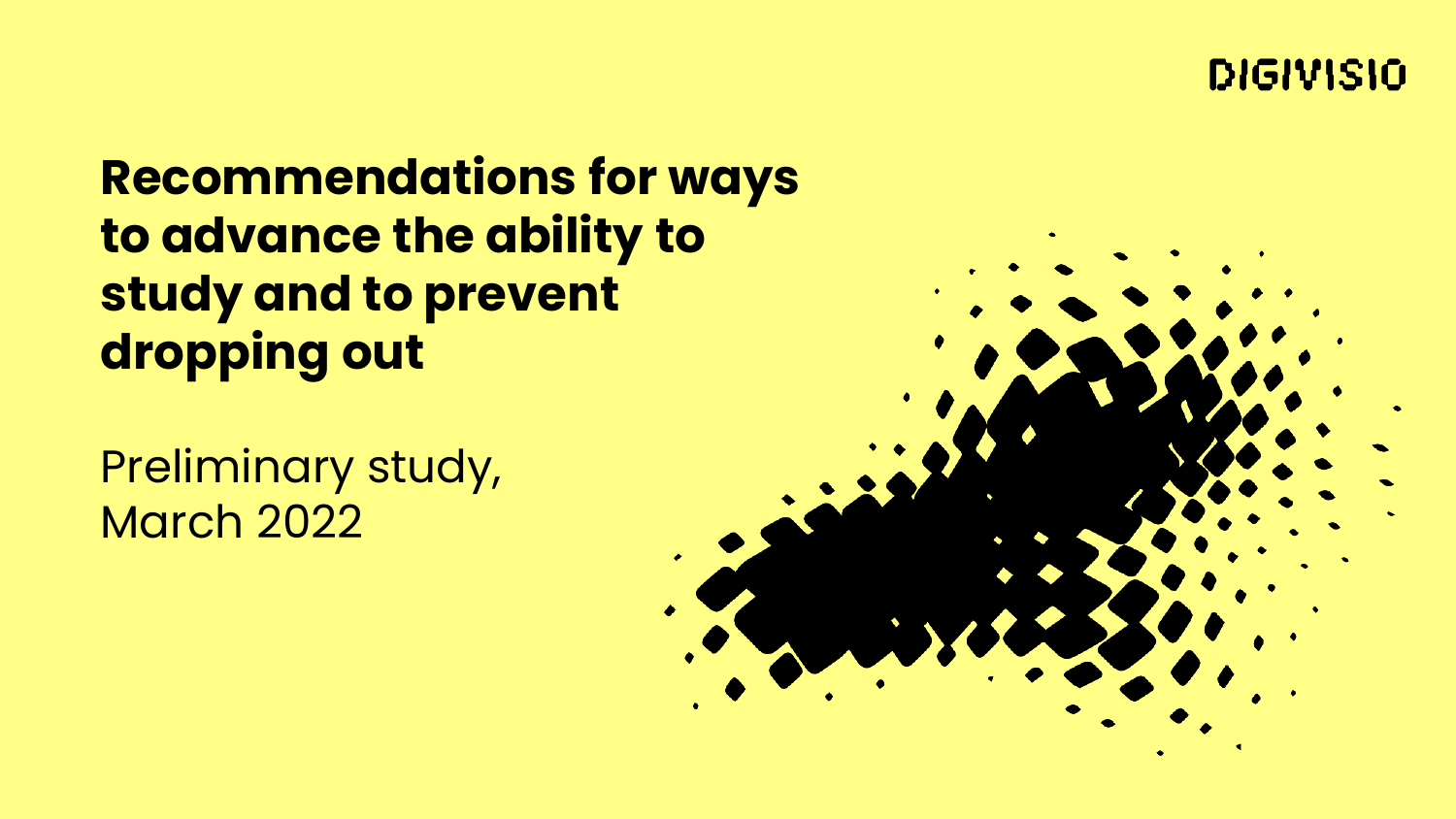### **Background: process for producing preliminary study**

- 1. Literature review
- 2.Identifying key themes using a participatory work method for implemented three-hour expert panels
	- Active participants include dozens of experts from universities and universities of applied sciences and results of the work as a

Providing background and identifying key themes based on the literature

Targeting the work of the panel of experts on three themes: ability to study, students' peer support, and study environments.

Developing and documenting recommendations based on the expert panels and the literature

written review, recommendations, and proposals for the Digivisio 2030 project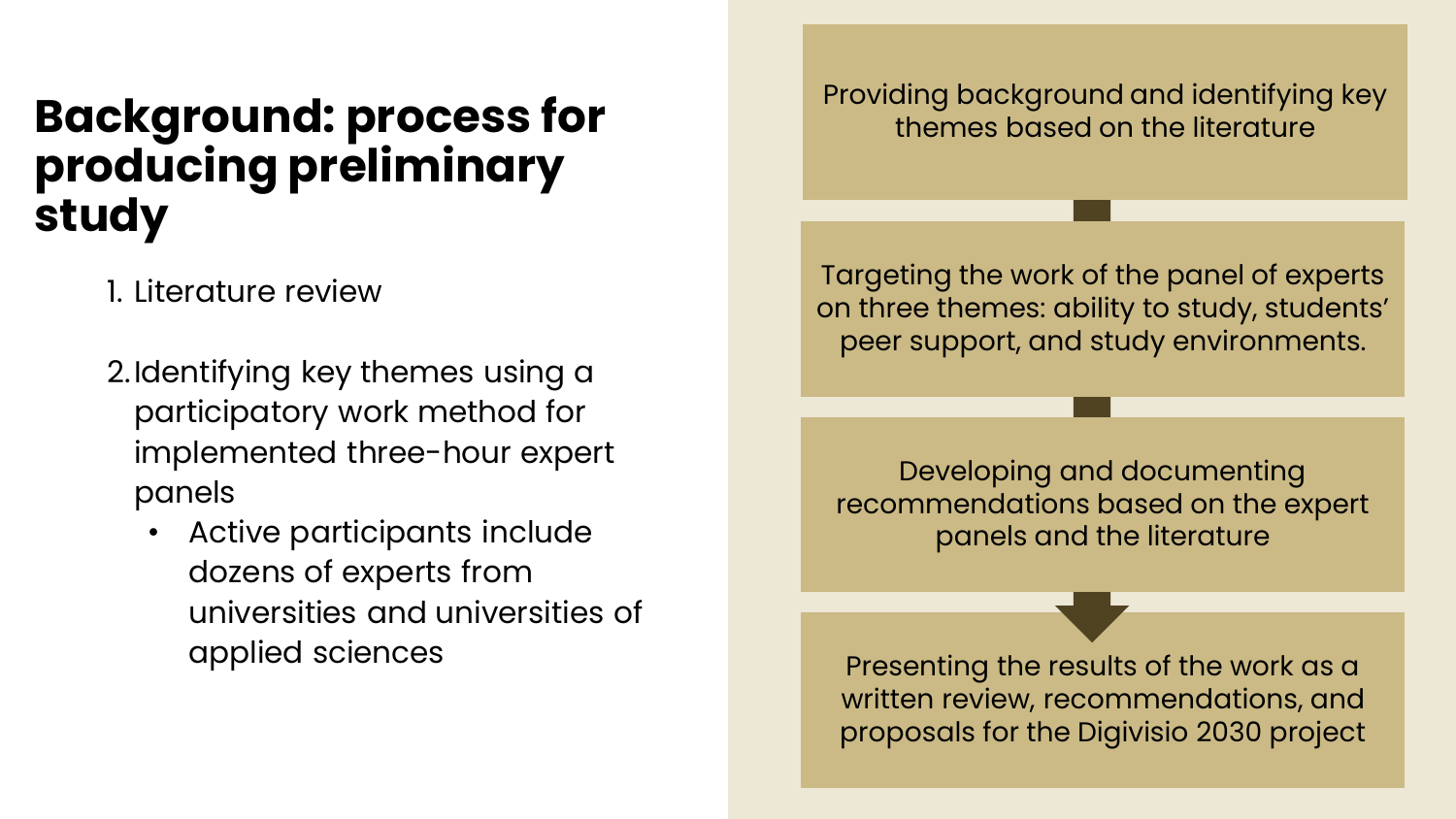

- Study "engagement" is a result of many different factors, including study skills, motivation to learn, support for learning, feedback, and functioning study environments.
- Study skills are a whole comprising many parts – one's own resources, good study skills, the learning environment, and high-quality teaching, as well as support from the learning community affect how studies move forward.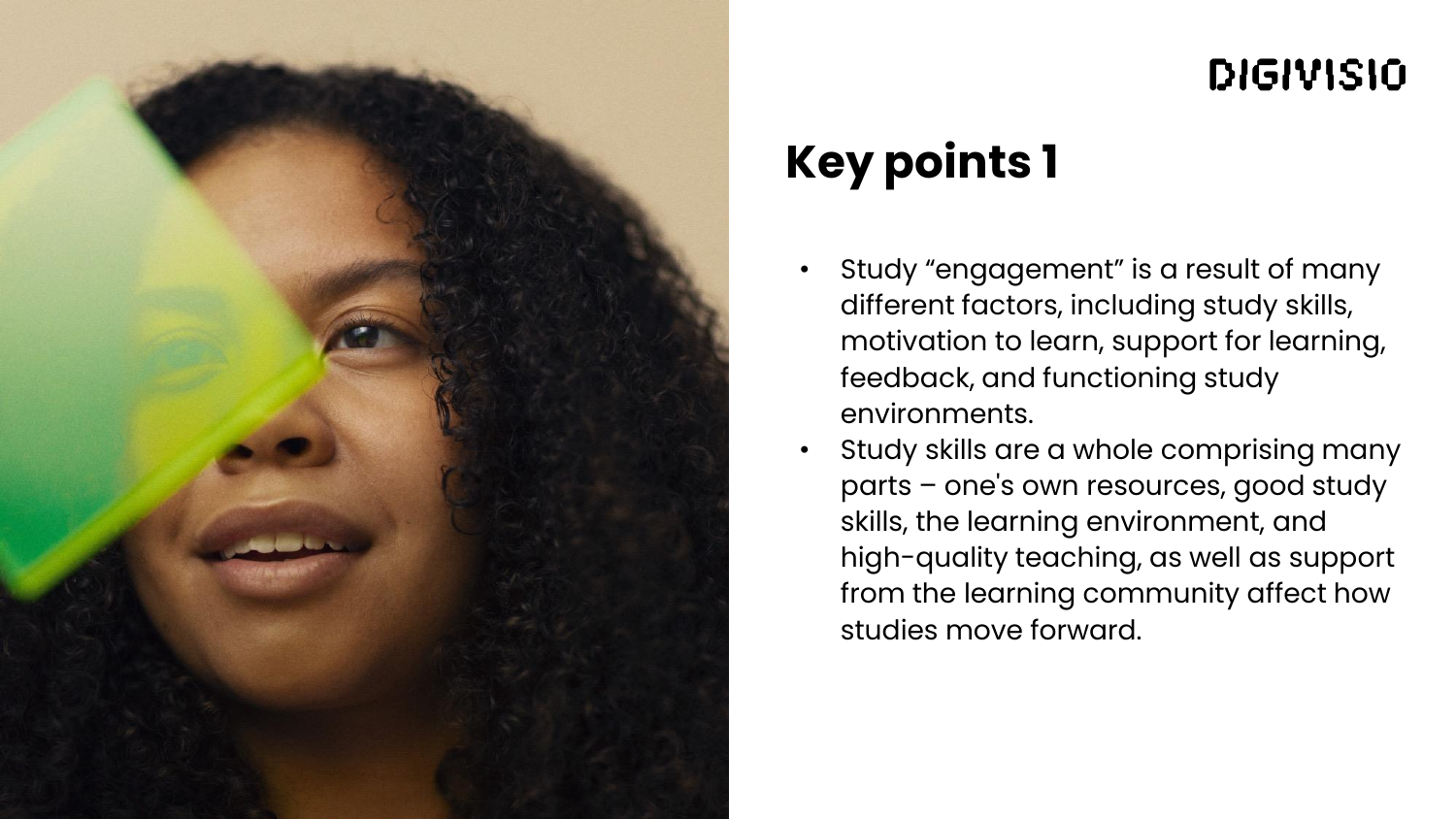- Links between a student's self-efficacy, self-regulation, and psychological flexibility are significant and their significance is an important factor in a student's success and psychological wellbeing.
- The right timing of when support for learning is offered and given is important, and of increasing importance is students' peer support (incl. Social peer support) – of special importance is support and group formation among new students.
- With the time for independent study constantly increasing, it is important to pay attention to versatile and easily accessible study environments.

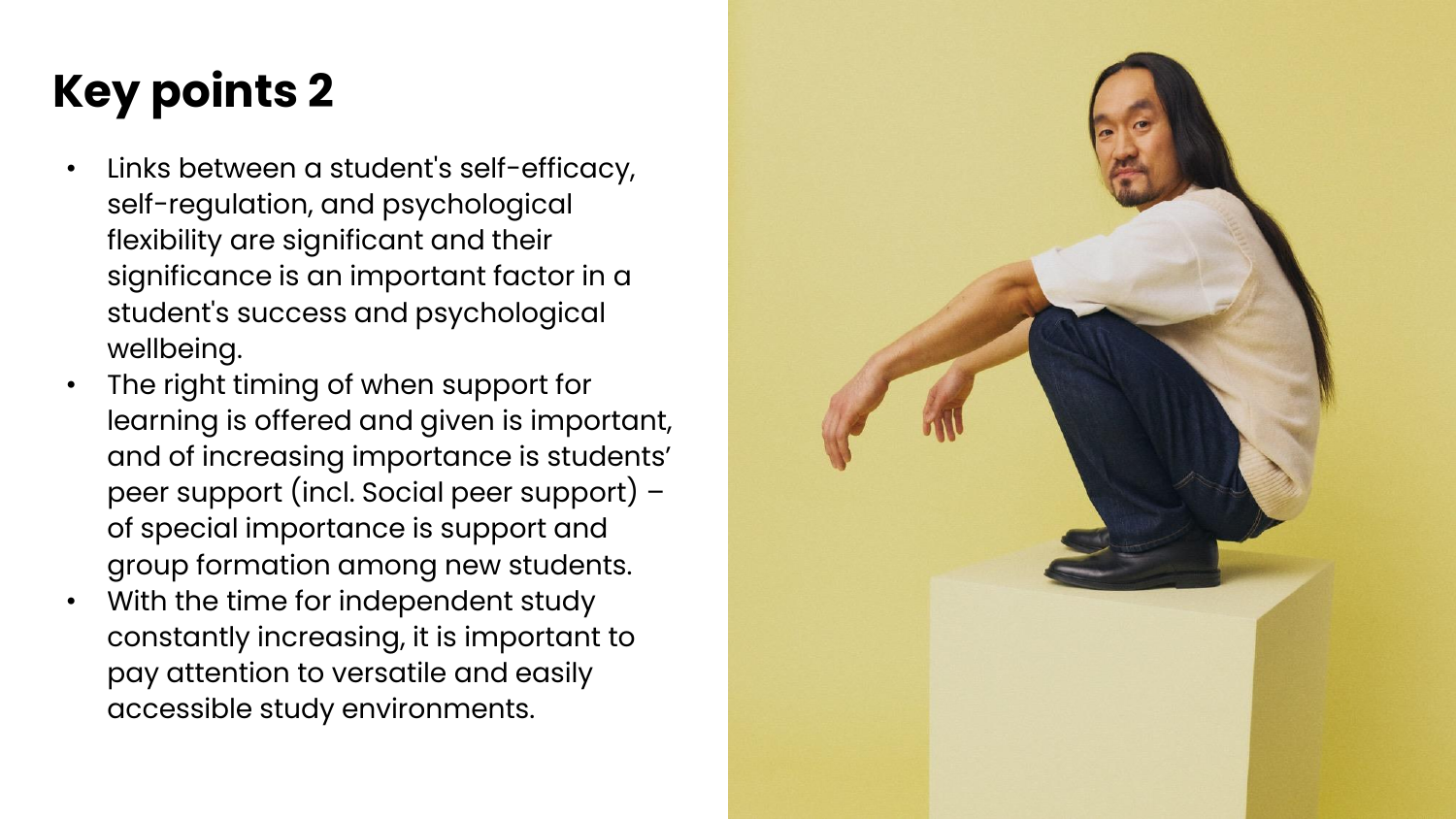

- Learning environments are crucial for the ability to study  $-$  the concept of a traditional learning environment must nevertheless be expanded as learning changes, as increasingly diversified learning includes formal, as well as nonformal and informal learning, whose distinctions become blurred.
- The synergy of studies and work must be developed, because correctly proportioned work, especially the kind that corresponds to the field of study, promotes the advancement of studies both indirectly and directly.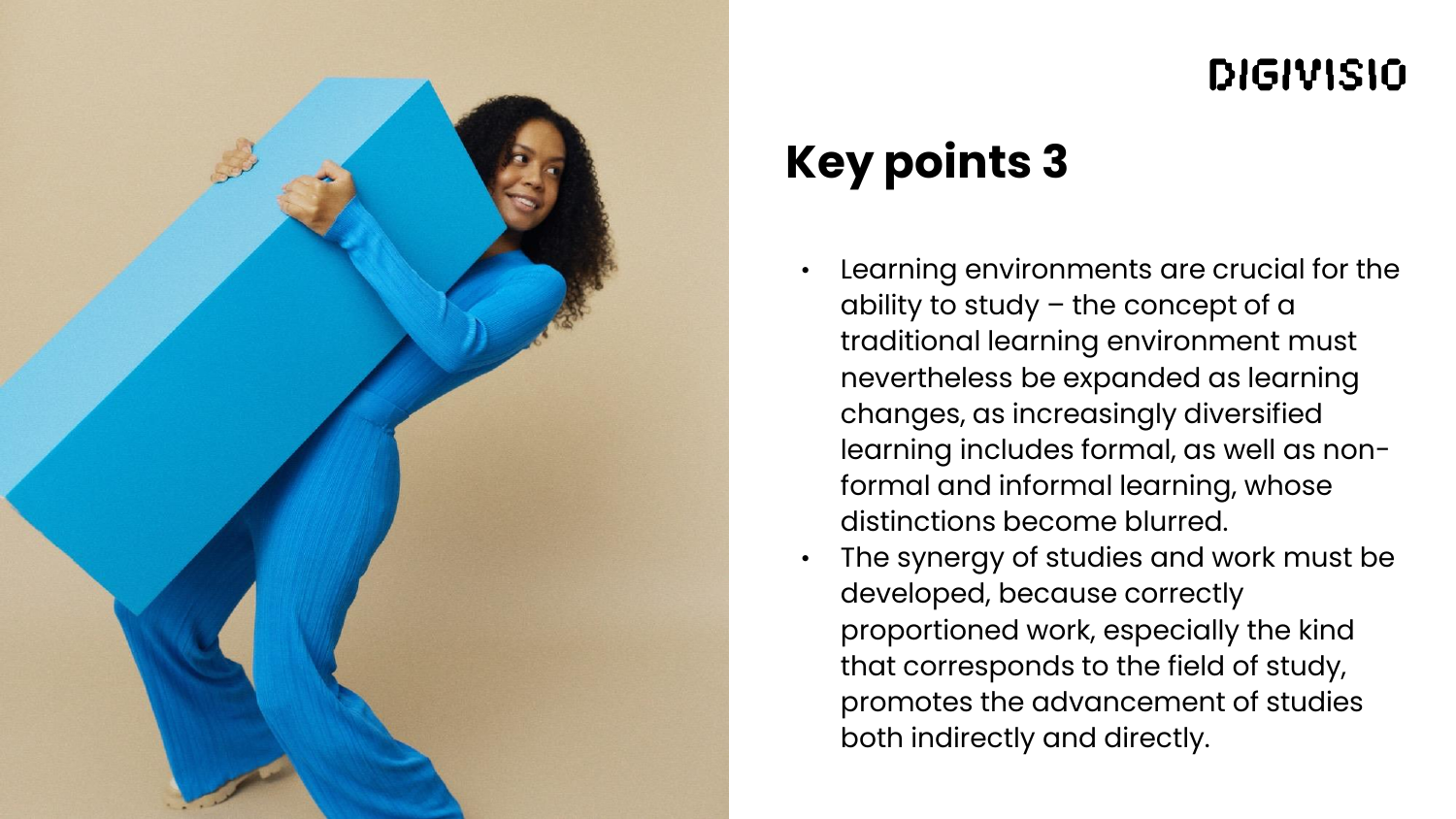- Proficiency in studies requires cooperation of many different actors and stakeholders -it is important for universities and universities of applied sciences to identify the various actors, to visualise their roles, and to actively work together with them.
- Many actions and projects have been implemented in different universities and universities of applied sciences to promote the ability to study. These procedures and experiences should be actively shared and refined together.

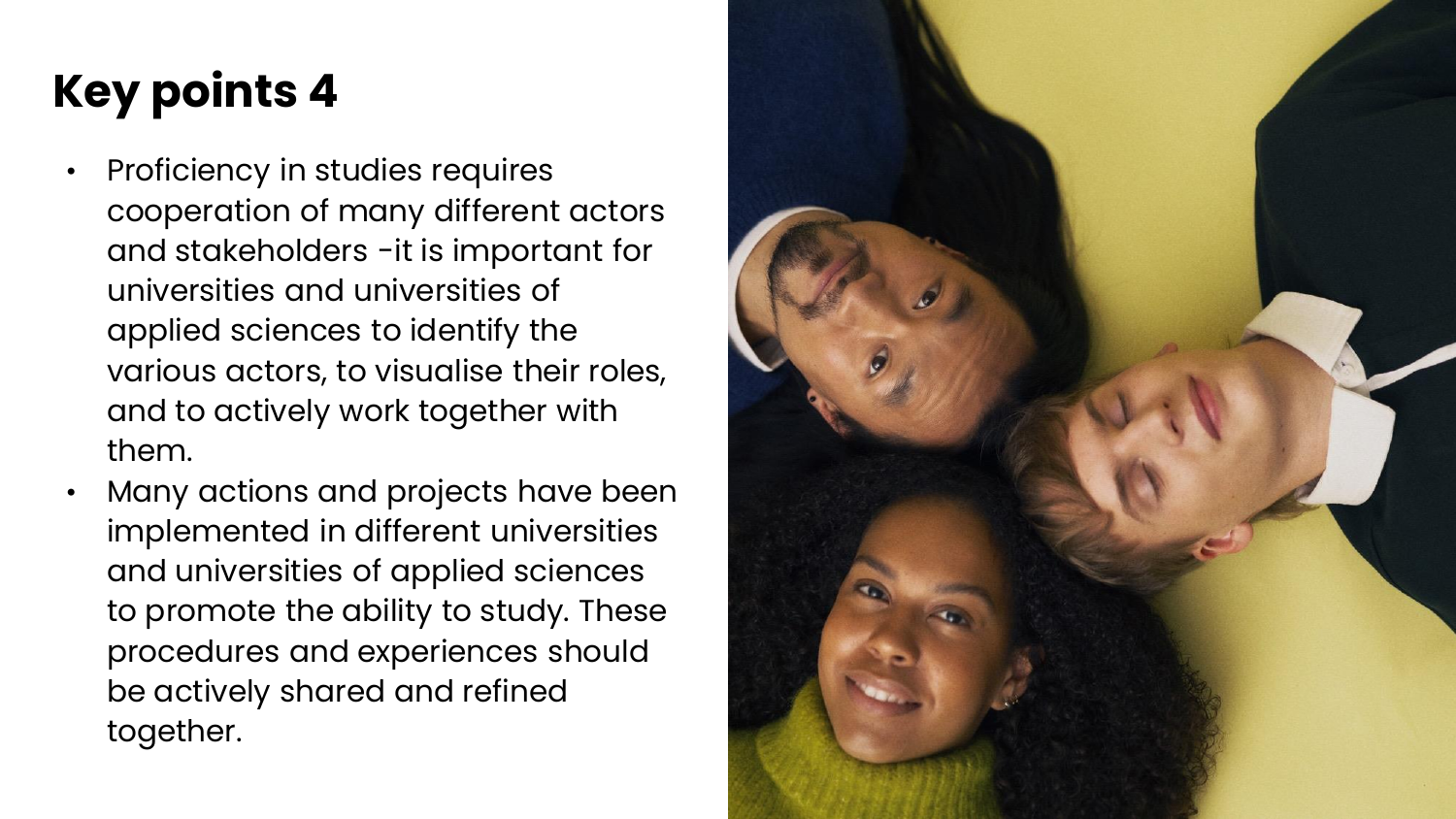# **Recommendations affecting study engagement**

#### **Promoting study skills**

- Information package on pedagogical wellbeing for teaching personnel
- Support forum for ability to study

#### **Guidance**

- Personal Study Plan (PSP) visualisation
- Strengthening guidance for master's theses
	- Back to study groups
		- Career guidance

#### **Student peer support**

- Developing peer support
- Encouraging peer tutoring
- Pedagogical models supporting community spirit in online education

| Motivation to<br>learn                  | <b>Study skills</b>                  | Integration<br>with<br>Communities<br>(in the field) |
|-----------------------------------------|--------------------------------------|------------------------------------------------------|
| Day-to-day<br>teaching and<br>guidance  | <b>Study</b><br>engagement           | Synergy of<br>work and<br>learning                   |
| Support and<br>feedback for<br>learning | PSP and<br>other forms<br>of support | Study<br>environments                                |

#### **Utilising learning analytics**

- Developing methods of learning analytics
- Using methods of analytics to monitor study engagement
	- Real-time communications for students

### **DIGIVISIO**

#### **Developing study skills**

- Developing study skills
- Signs of digital ability
- Constant development of digital skills
- Cultural digital skills linked with student exchanges
- **Developing selection criteria** for MOOC courses
	- Digital social skills

#### **Combining studies and work**

- Accreditation of work experience and credit transfer
- Streamlining stakeholder work

#### **Physical, digital, and social learning environments**

• Increasing versatility of learning environments and flexible use and opening of facilities